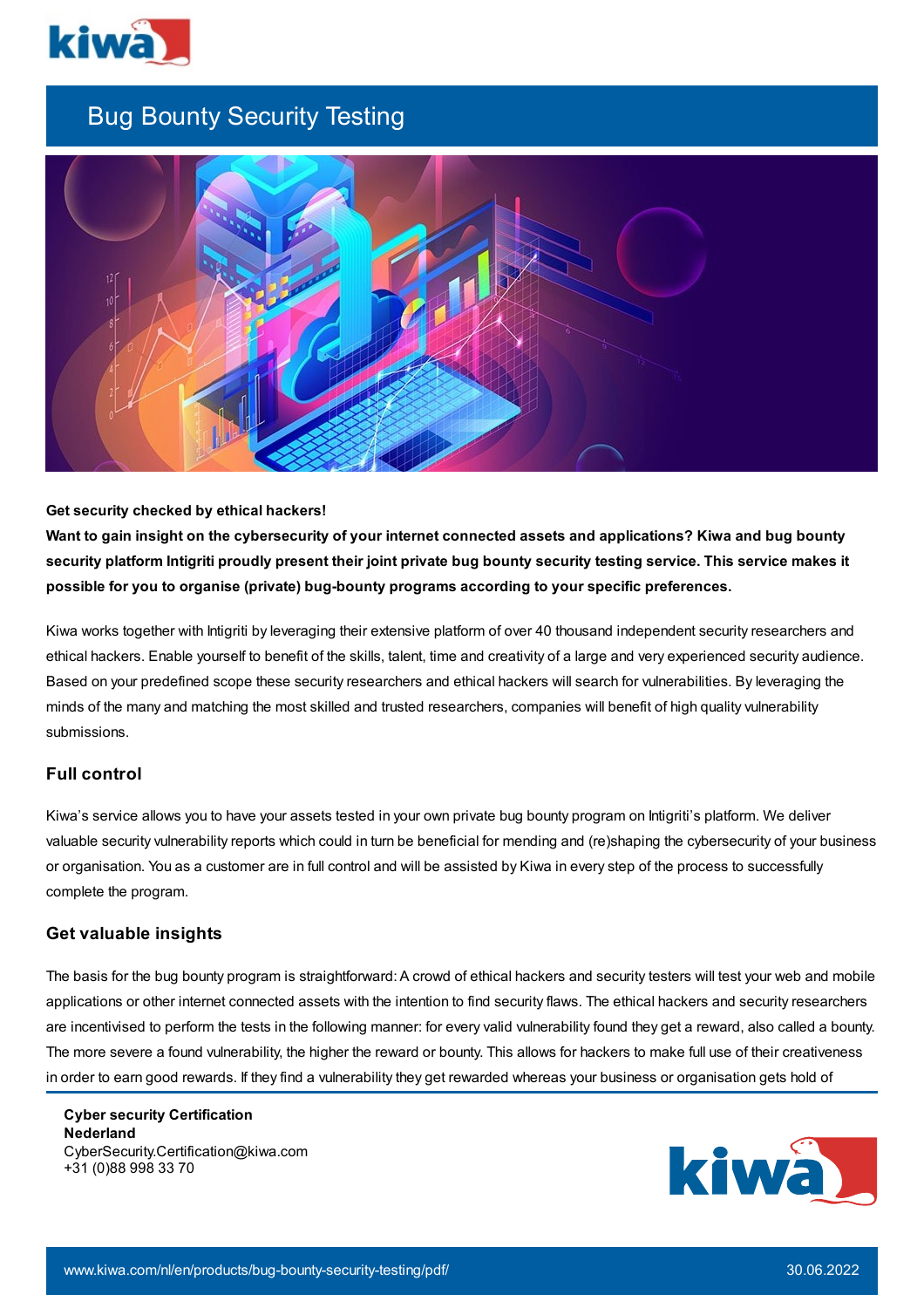

critical information on a potentially harmful cyber risk. A win-win situation.

# **Kiwa guides you through every step**

Kiwa guides you through every step of setting up and launching a successful bug bounty program on Intigriti's platform. The bug bounty program has a testing period of four to six weeks in which your assets will be security tested according to your preferences and particular requirements. You are in total control of the total amount of available bounty, the bounty table (which contains the different amounts of bounties), the type of researchers and ethical hackers making up the pool of testers etc. The test results and outcomes are also followed up by Kiwa in a report and a debriefing meeting. In the end you will have enough information at hand to improve the security of your asset.

# **What does a Bug Bounty Security Testing program look like?**

Kiwa and Intigriti's program has six important milestones through which we guide and assist you. These milestones are:

# **Step 1: Content preparations**

Understanding goals and expectations to come to an accurate program scoping:

Define goals and objectives for program scoping;

What should be included in the scope?;

How to present customer and program on the Intigriti platform?;

# **Step 2: Program set-up**

*Program creation*

Setting up the program scoping;

Decide what is in-scope and what is out-of-scope;

Listing out of scope assets and out-of-scope testing techniques;

Set-up severity level per vulnerability impact and bounty table;

Additional rules of engagement and guidelines for researchers.

Based upon the scope, the most critical data and test environments the bounty tables are discussed and set. An example of a bounty table can be found below. A success management and triage team is there to validate the found vulnerabilities and discuss them with the client.

#### *Bounties*

|               | Low          | <b>Medium</b> | <b>High</b> | <b>Critical</b> | <b>Exceptional</b> |
|---------------|--------------|---------------|-------------|-----------------|--------------------|
| <b>Tier 2</b> | $\epsilon$ 0 | €100          | € 500       | €1,000          | €2,000             |
| Tier 3        | $\epsilon$ 0 | € 25          | € 125       | € 250           | € 750              |

# **Step 3: Launch!**

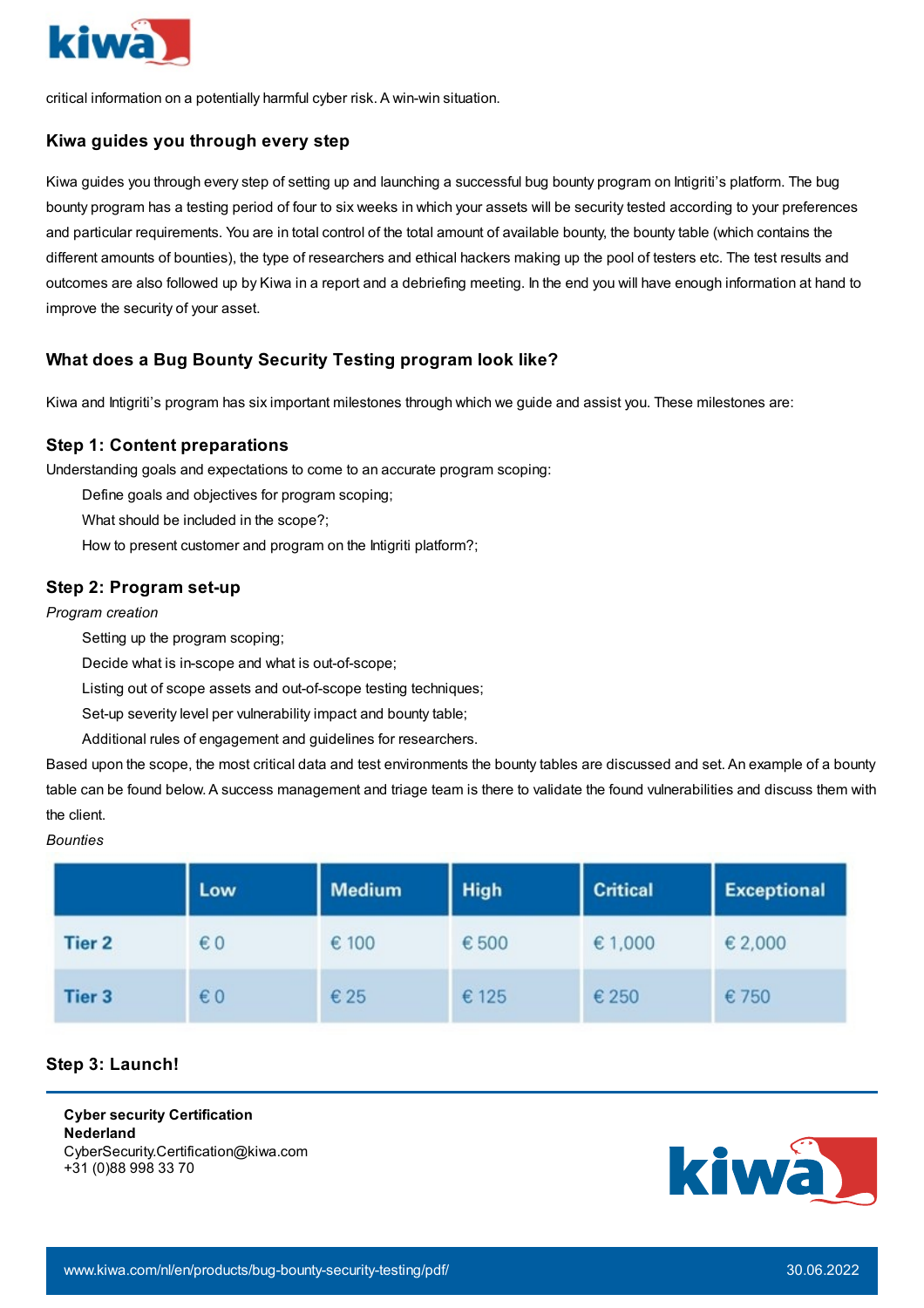

#### *Launch*

Program goes live on Intigriti! and will run for 4-6 weeks.

Security researchers are invited on your private program based on your criteria like; geography, ID checked, expertise, skillset, quality, ranking, activity and more.

#### *Submission flow*

Researchers begin submitting vulnerability reports via the Intigriti platform;

Intigriti's triage team will handle, review and reproduce all submissions on quality, validity, complete PoC etc.;

Customer receives the valid triaged submissions

Customer reviews and approves/rejects submissions

# **Step 4: Close Follow-Up**

First 24 hours after launch: a close follow-up is performed to adjust where needed;

Check-in call with the customer is performed after 1w-2w (t.b.d.).

# **Step 5: Operational guidance**

In case program activity is not garnering enough results, we start strategies to increase engagement by the participants of the platform.

For example:

Redefine scope, add researchers, in- or decrease bounties;

Additional rights on test credentials;

Program updates.

## **Step 6: Debriefing**

The test and assessment program will be live for 4-6 weeks. After the final week an overview report of activities will be provided. All open submissions will be closed. A debriefing meeting will be held with the customer.

## **What types of assets can be considered?**

First and foremost the assets should be available through the internet. The ethical hackers and researchers use the internet to get access to the assets to further test and look for vulnerabilities. Besides this there are a few more topics we consider to select your assets for a bug and bounty program. Some examples are:

- 1. The asset is in ownership by you but could be managed by a third party.
- 2. When the asset is compromised the consequences could be impactful.
- 3. Test environments and acceptance environments.
- 4. Discovering vulnerabilities for the asset brings value regardless of the impact of the consequences.
- 5. Testing credentials, etc.

## **Included in this program are:**

- $\bullet$  One program (test period = 4-6 weeks);
- Approximately 25 reports: